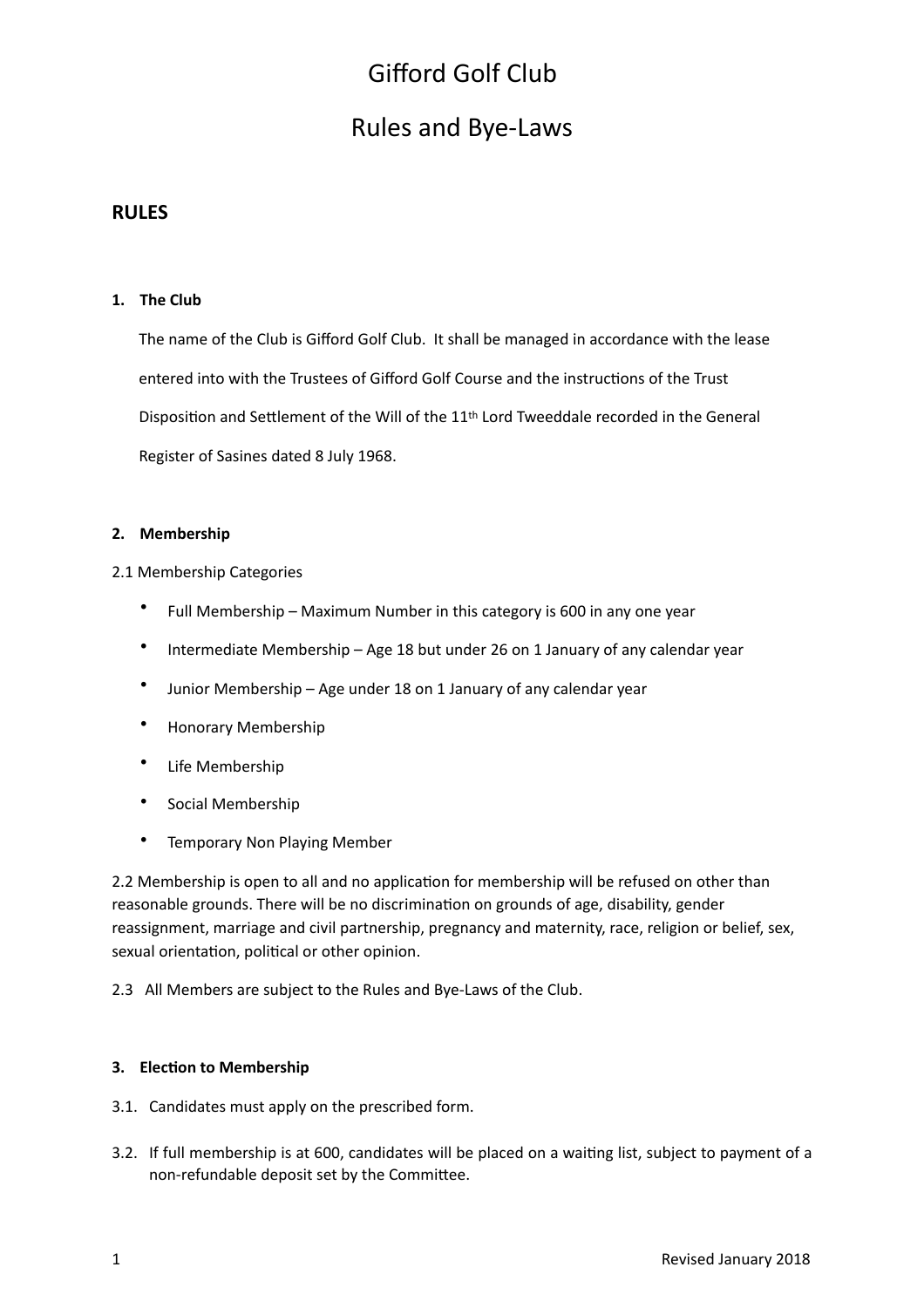## Rules and Bye-Laws

- 3.3. Candidates approved for membership after 31 July will pay a pro-rata annual subscription.
- 3.4 Candidates shall not enjoy any privileges of the Club until the entrance fee and subscription have been paid.

### **4.** Membership other than Full Members

#### 4.1. Honorary Members

At a General Meeting of the Club the Members may, on a proposal from the Committee, elect

any Member as an Honorary Member of the Club, in recognition of their services to the Club or

to the game of golf. Honorary Members do not pay an annual subscription and have no voice in the management of the Club.

#### 4.2. Life Members

At a General Meeting of the Club, the Members may, on a proposal from the Committee, elect any Member as a Life Member of the Club, in recognition of long and outstanding service to the Club. Life Members do not pay an annual subscription but retain their full rights as Members of the Club.

#### 4.3. Junior Members

4.3.1. Membership ceases on 1 January immediately following their eighteenth birthday. They can

then apply for Full Membership or Intermediate Membership, without payment of an entrance fee or being placed on the waiting list.

4.3.2. Junior Members who have a current CONGU Handicap are allowed to play in Club Competitions.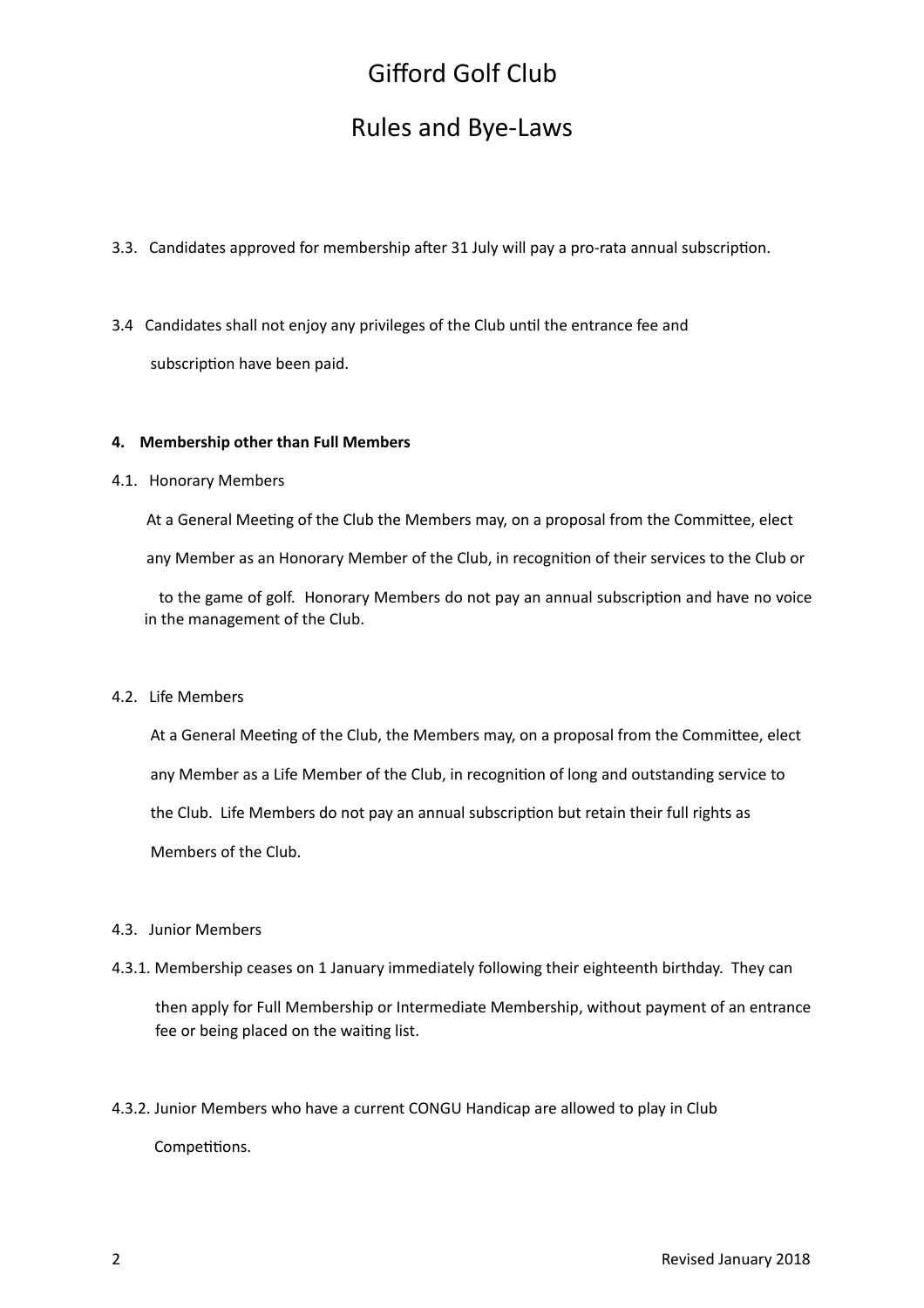## Rules and Bye-Laws

4.3.3. Junior Members under the age of ten are not permitted on the course unless

accompanied by an adult or playing in an organised competition, or at the discretion of the

Junior Convenor.

4.3.4. At weekends, unless playing in a Club Competition, or at the discretion of the Starter, Junior

Members should be accompanied by an adult.

4.3.5. Junior Members have no voice in the management of the club and are not obliged to receive notices of General Meetings but can attend General Meetings purely as observers.

### 4.4. Intermediate Members

- 4.4.1 Those people between the ages of eighteen and twenty-five are entitled to apply for Intermediate Membership. This category of membership ceases on 1 January following their twenty-fifth birthday. They can then apply for Full Membership without payment of an entrance fee or being placed on a waiting list.
- 4.4.2 Intermediate Members shall have no voice in the management of the Club, and are not

obliged to receive notices of General Meetings but can attend Annual General Meetings purely as observers.

### 4.5 Social Members

Full Members who have held at least five years continuous membership and who wish to

retain their membership but not play the course, other than as a guest or visitor, may apply to

the Committee for Social Membership. Social Members have no voice in the

management of the Club, and do not receive notices or attend General Meetings of the Club.

Social Members who wish to revert to Full Membership will not be required to

pay an entrance fee.

4.6 Temporary Non Playing Member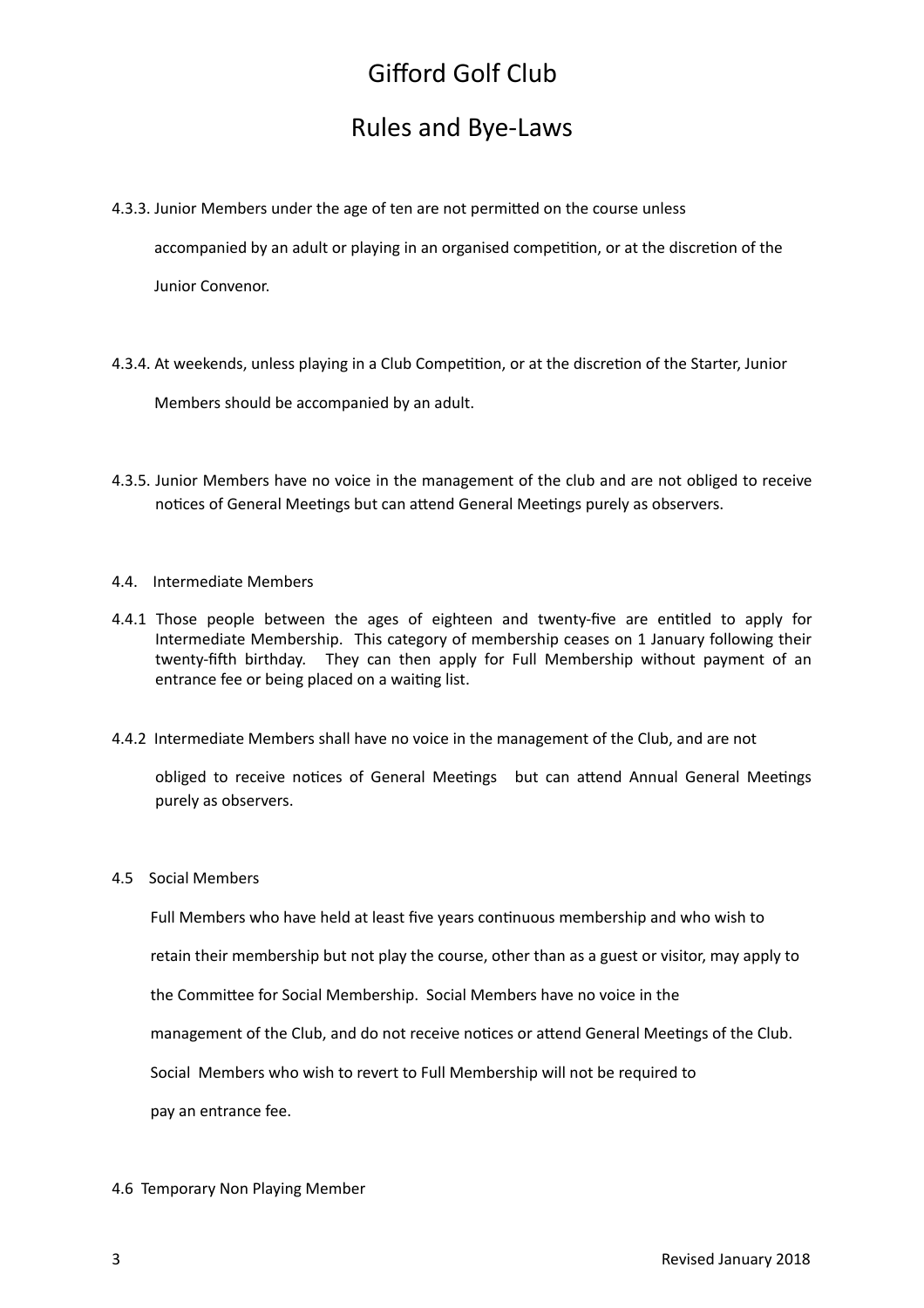### Rules and Bye-Laws

When a full member is unable to play golf due to a medical condition for a period of over 3 months then he/she will be entitled to apply to the Committee to be considered for Temporary Non Playing Membership. The Committee may ask the member for medical certification to support the application. If approved the Member will have their full membership suspended until such time as they are able to resume playing. The suspension of full membership will commence from the date agreed by the Committee. Any remaining pro rata full member fees for the current subscription period from the date of suspension will be frozen and will be used to offset fees due when the member resumes full membership.

### **5.** Resignation of Membership

Any Member wishing to resign from the Club must notify the Secretary in writing by 31 January, otherwise they will be liable for the annual subscription for the year commencing 1 February. Late notification of resignation may be accepted at the Committee's discretion.

### **6. Membership Fees**

The annual subscription is payable on 1 February each year, and must be paid before 15 March. Where subscriptions are not paid, membership shall cease.

### **7.** Proof of Membership

Members must display a current membership disc at all times when playing the course. Members who fail to do so may be required to pay a Visitor's Fee.

### **8. Members' Guests**

Every Member shall have the privilege of inviting a maximum of three Guests to play the course at any one time. No one Guest is permitted to play more than once in any calendar month. Before play, any Member introducing a Guest must enter the date, their own name, and the name of the Guest in the Visitors' Book, and pay the appropriate fee to the Starter. The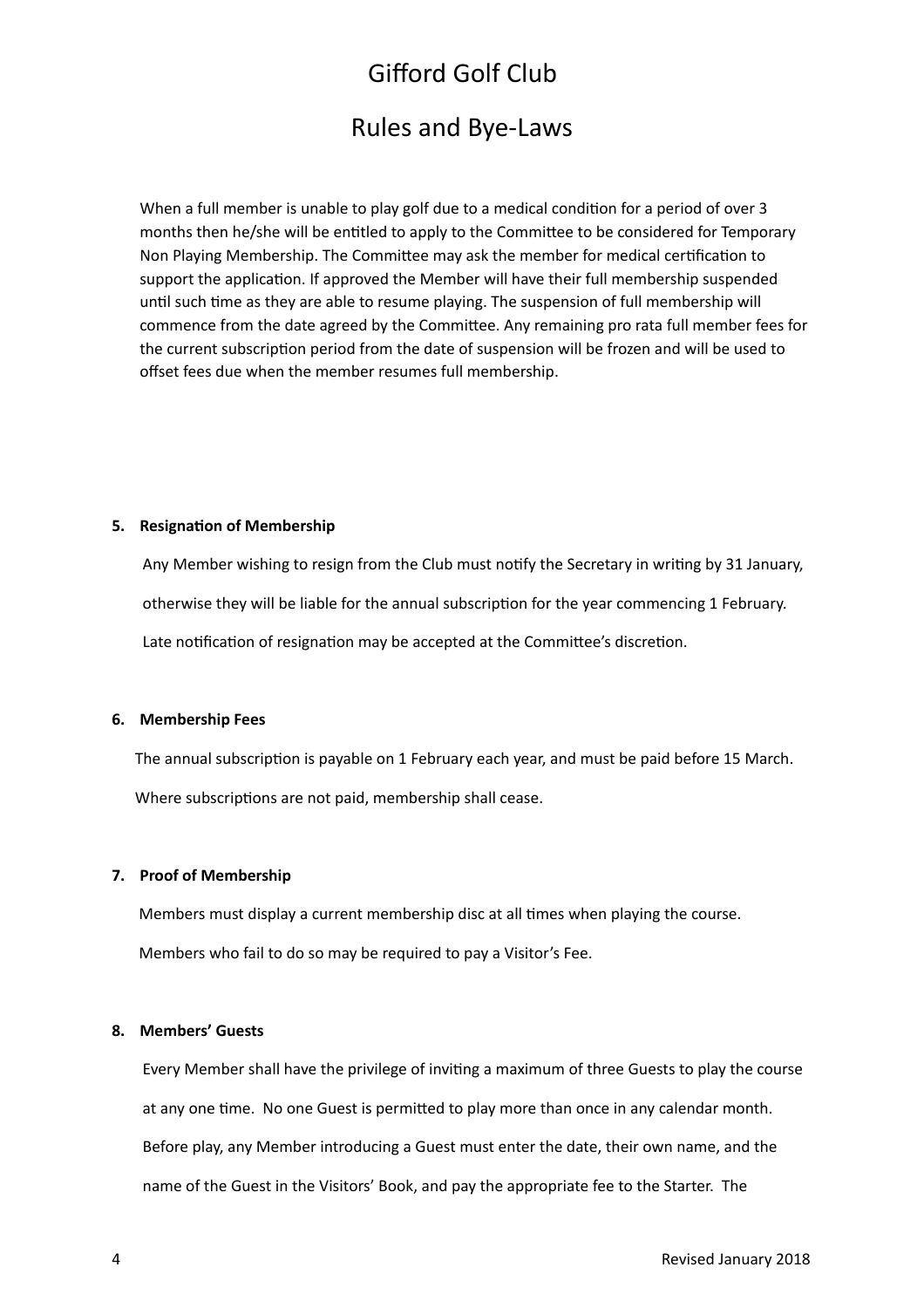## Rules and Bye-Laws

Member is responsible for the conduct of their Guest, and must play in the same group as the Guest. 

### **9. Visitors**

Visitors shall be allowed at times and under conditions set by the Committee, and are bound by

the Rules and Bye-Laws of the Club. The Secretary or Starter may reserve the first tee, and

grant the use of the Course and Clubhouse to booked parties.

### 10. Ladies' Section

Full Lady Members and Intermediate Lady Members of the Club will form the Ladies Section. The Ladies section may form a sub committee of the Committee to manage their affairs. Roles and Titles within the sub committee can mirror the composition of the Committee. The "Ladies Captain and Ladies Vice Captain" will be officers of the Club.

### 11. Officers of the Club

### 11.1. Club Captain:

The Club Captain is elected at an Annual General Meeting of the Club. The Club Captain should be a full member of the Club and serves for a period of two years.

### 11.2. Secretary/Treasurer:

The Secretary/Treasurer is an employee of the Club appointed by and reporting to the Committee. The Secretary/Treasurer has no voting rights but enjoys the same privileges as an Honorary Member of the Club.

### 11.3. Other Officers:

The Club Vice-Captain, Finance Convenor, Greens Convenor, Junior Convenor are appointed at an Annual General Meeting of the Club. The Ladies Captain and Ladies Vice Captain are also confirmed as Officers of the Club at the Annual General Meeting.

### **12. Election of The Committee**

12.1 The election of the Committee takes place at the Annual General Meeting of the Club. The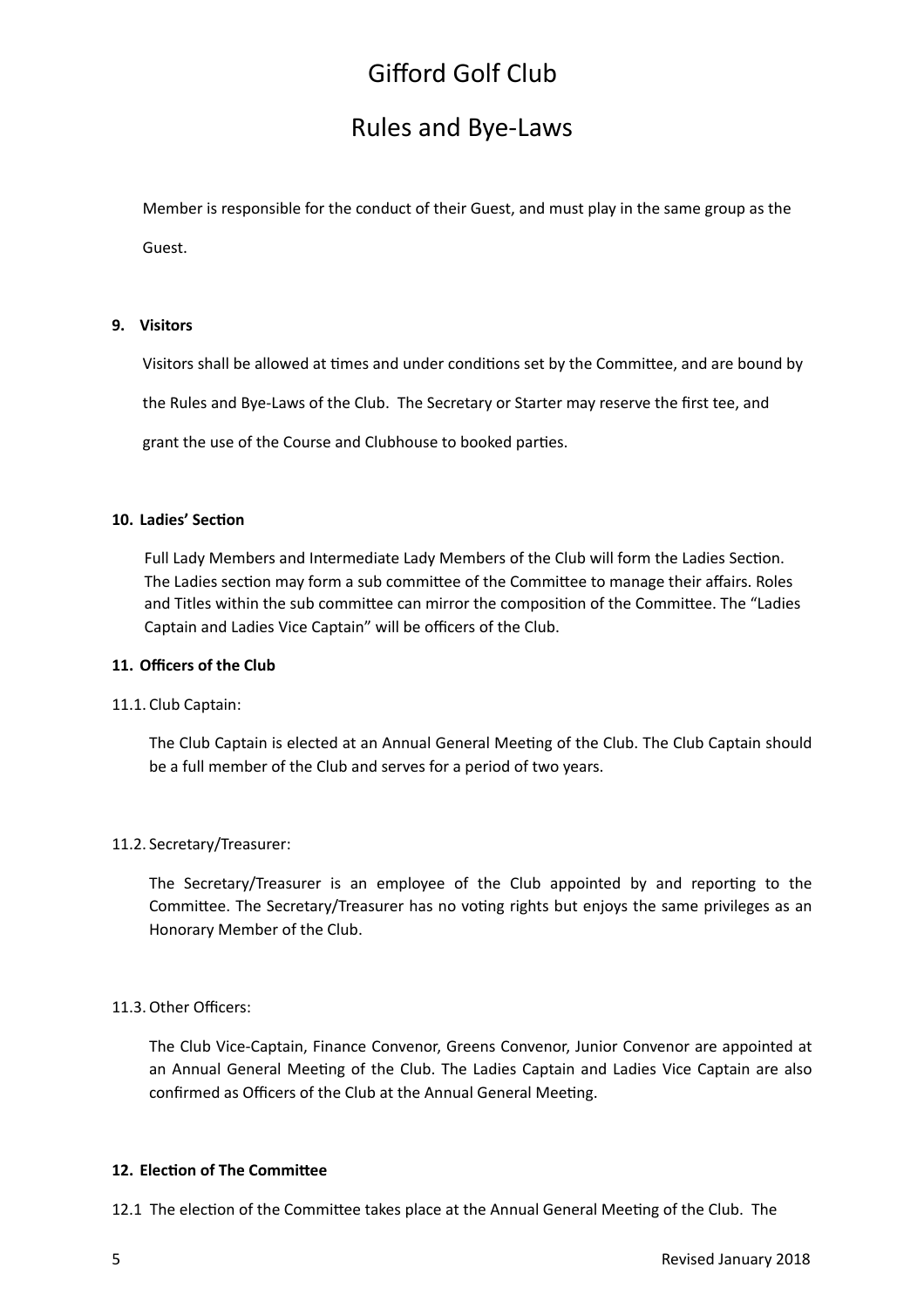## Rules and Bye-Laws

Committee shall comprise of not less than six and not more than thirteen Members,

including the Officers of the Club as per rule 11. A Match and Handicap Secretary and Convenors of other sub-committees will be appointed from within the Committee. The elected office bearers of the Committee shall be made up of full members of the Club. The Committee undertakes the management of all matters connected with the Club and shall meet at least six times in any one year. Five Committee Members are necessary for a quorum.

- 12.2. Ordinary Committee Members serve for a period of three years, unless elected to office under Rule 11. Committee Members, on completion of their term of office, are not eligible for reelection for a period of one year. If more than three Members of Committee are demitting office at the same time, the Committee can recommend that one or more of those Members be granted a maximum extension of one year.
- 12.3 An Officer of the Club may be elected to continue as a Committee Member immediately on demitting office, unless their continuous service on Committee in any capacity is seven years or more.
- 12.4 Any Member whose attendance at Committee Meetings has fallen below 50% in any one year, without justifiable reason will, at the discretion of the Committee, be required to resign from the Committee.
- 12.5 The Committee has the power to co-opt members to cover any unforeseen vacancies on the Committee until the next Annual General Meeting of the Club.

### 13. **Financial Management of the Club**

13.1. The financial management of the Club is vested in the Committee who, together with the Secretary/Treasurer, must ensure that the financial affairs of the Club are properly accounted for and recorded.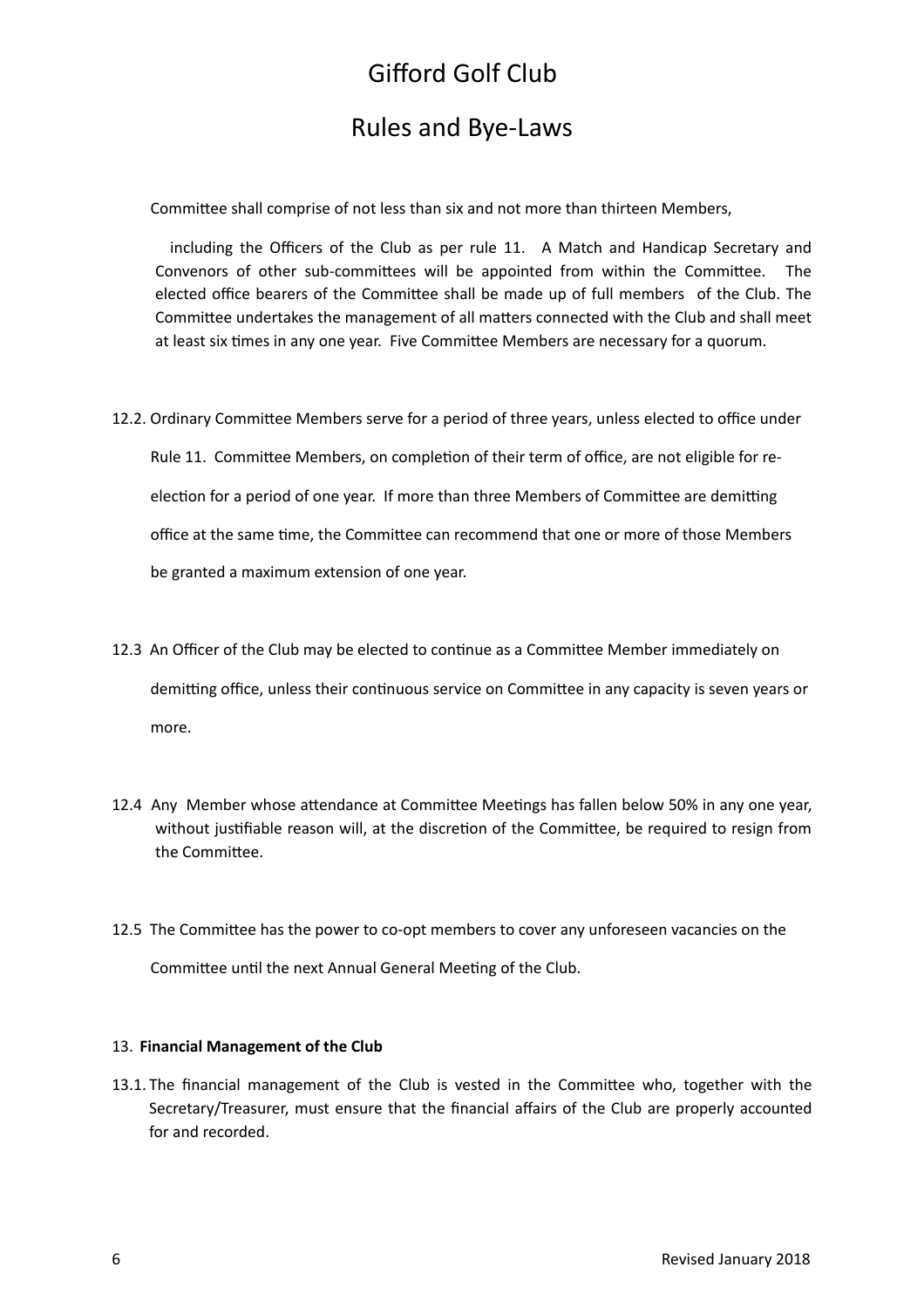## Rules and Bye-Laws

- 13.2. The Committee is responsible for the setting of the annual subscription and other fees at a level sufficient to cover the projected operating costs of the Club for the forthcoming year, and for reporting the same at the Annual General Meeting of the Club. Any change of more than 10% of the annual subscription must be approved at an AGM.
- 13.3. In exceptional circumstances, details of which will be circulated to Members, the Committee may call a General Meeting to consider the raising of a levy.
- 13.4. The financial management of the Club includes authority to borrow money up to a limit of £25,000.
- 13.5. All surplus income or profits are to be reinvested in the club. No surpluses or assets will be distributed to members or third parties'.
- 13.6. Upon dissolution of the club any remaining assets shall be given or transferred to another registered CASC, a registered charity or the sport's governing body for use by them in related community sports

### 14. **Auditor**

An independent Auditor shall be appointed each year at the Annual General Meeting of the Club.

### 15. **Meetings**

### 15.1. Annual General Meetings

The Annual General Meeting of the Club will be held on a date agreed by the Committee. At this meeting the Committee will report on the general affairs of the Club, and provide a detailed Financial Statement on the certified accounts.

### 15.2. Special General Meetings:

The Committee has the power to call a Special General Meeting when they consider it necessary, and are bound to do so upon receiving a request signed by thirty Ordinary Members of the Club.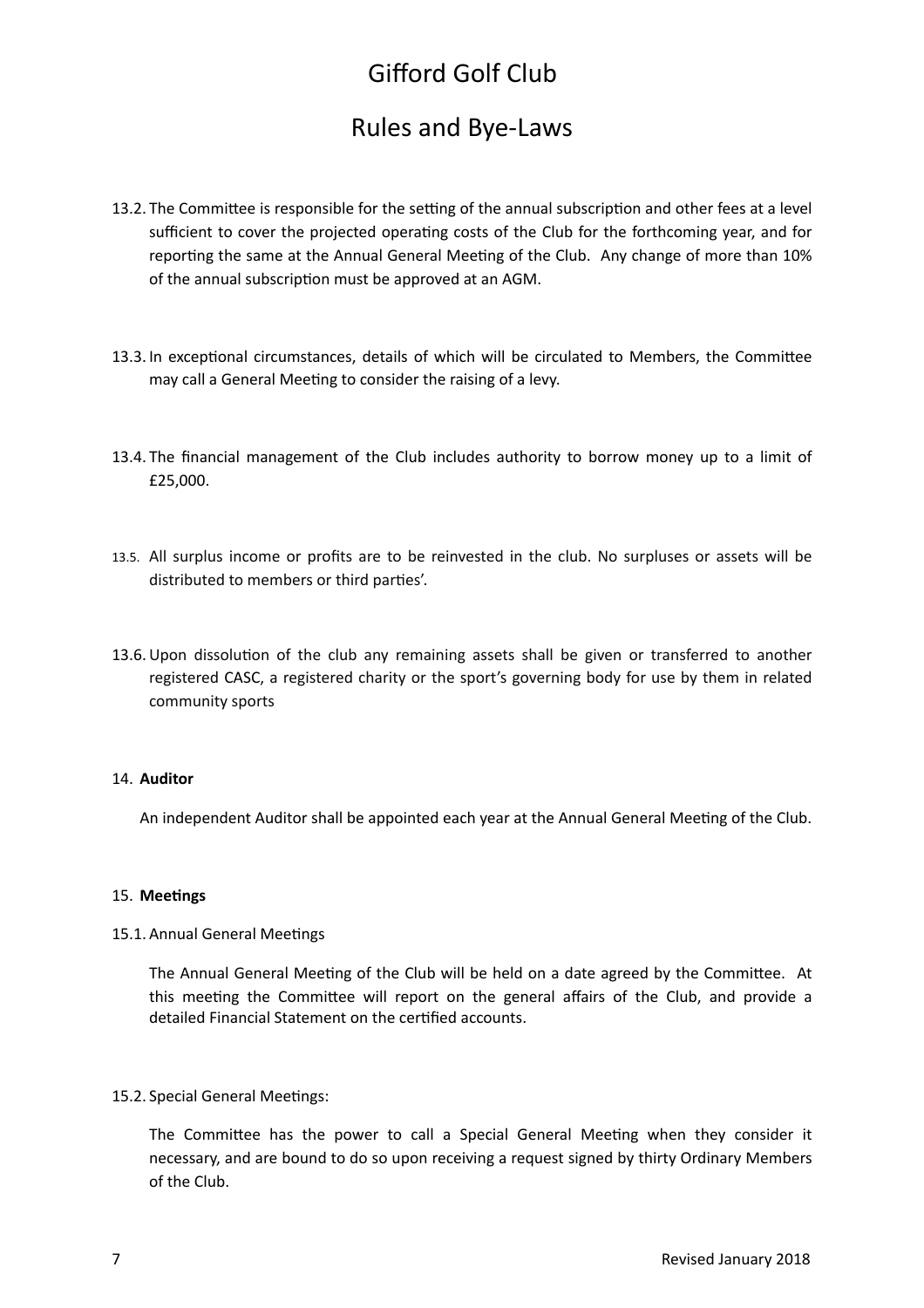## Rules and Bye-Laws

### 15.3. General Meeting Orders

All General Meetings will be intimated to the relevant membership categories at least fourteen days prior to the meeting. Only the business specified on the notice concerning the meeting may be transacted. Thirty Ordinary Members shall form a quorum at any General Meeting. If fewer than thirty such Members are present at the start of the meeting, the Chairperson will suspend the meeting for up to fifteen minutes to give other Members the opportunity to attend. Failing this, the meeting will be conducted by those present.

### 16. **Alteration to Rules**

No Rule of the Club may be introduced or altered except at a General Meeting. Notice of a new Rule or alteration must be given in writing to the Secretary at least one month before the said meeting.

### 17. **Conduct and Complaints**

- 17.1. Any complaint or allegation of a breach of the Rules or Bye-Laws, or of misconduct by a Member or Visitor, must be made in writing to the Secretary within seven days of the alleged incident. If the conduct of any Member or Visitor is liable to compromise the character, good order or reputation of the Club, it shall be within the power of the Committee to consider suspension or expulsion of the Member or to refuse future admission to the Visitor.
- 17.2. The Committee will respond as soon as is practicable to any complaint and may invite the alleged offender to explain their conduct to the Committee.

### 17.3. Right of Appeal

Any Appeal shall be held within fourteen days of a decision. The Appeal will be conducted by a panel of three Ordinary Members independent of the original hearing. The appellant may be accompanied by a person of their choice.

17.4. Under no circumstances may a Member or Visitor reprimand or complain to an employee of the Club. Any complaint must be made in writing to the Secretary.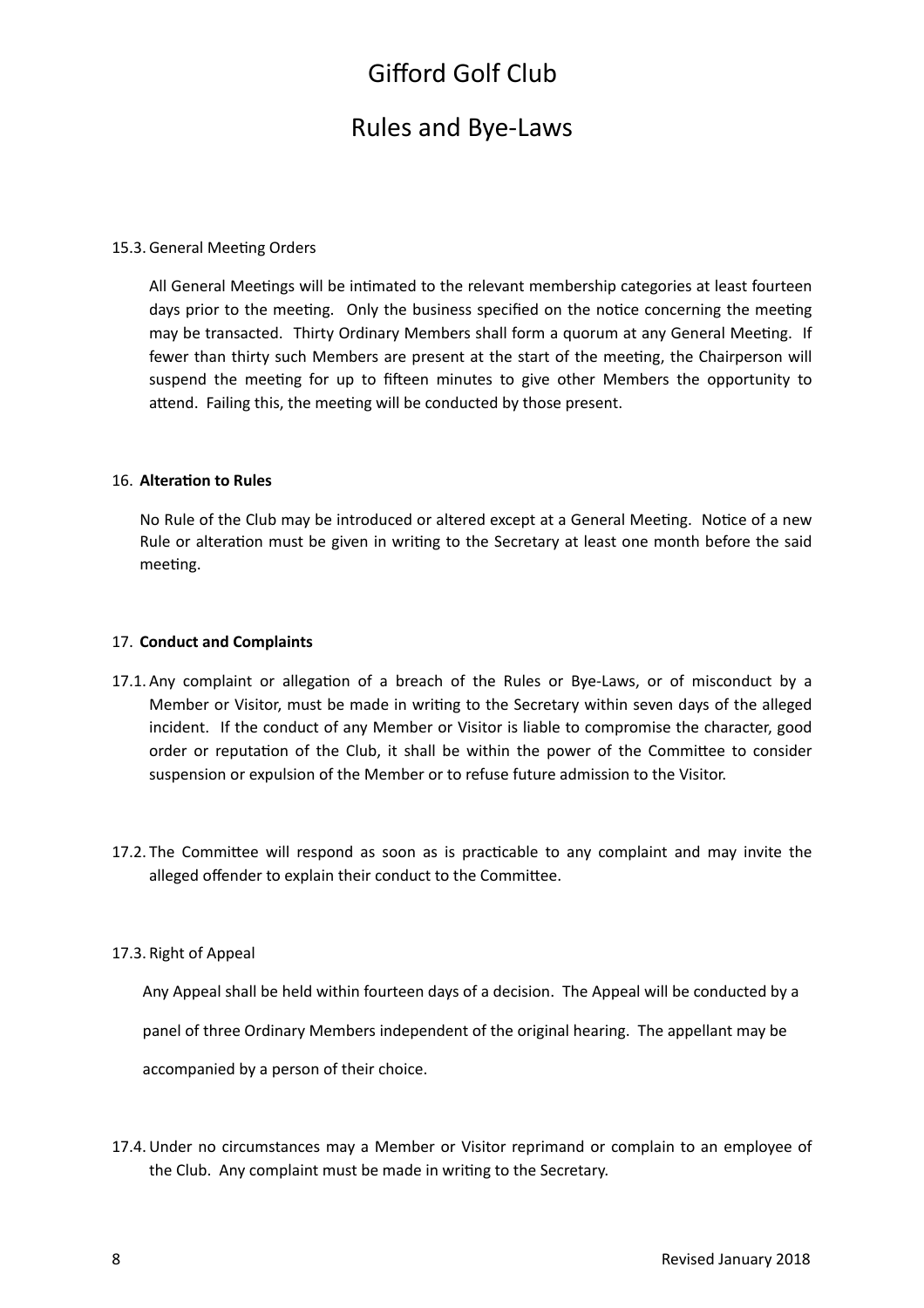## Rules and Bye-Laws

### 18. **General**

The Club endeavours to comply with all statutory legislation in so far as it relates to the management and conduct of the affairs of the Club.

### 19. **Bye-Laws**

The Committee has the power to make Bye-Laws for the proper regulation of the Club. Such Bye-Laws are binding on all Members. Any Bye-Law will be posted on the clubhouse notice board and will either be ratified or set aside at the next General Meeting of the Club.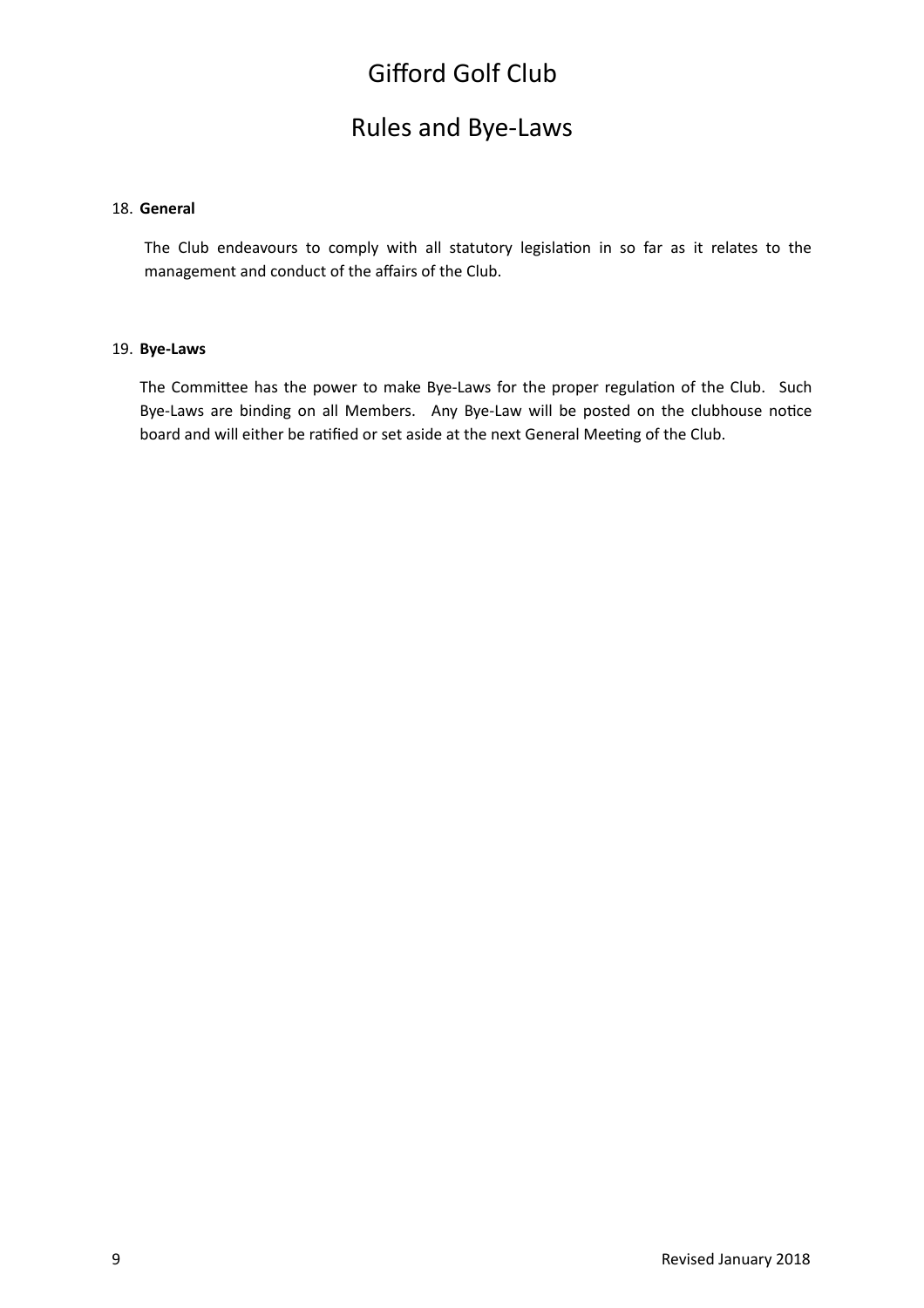## Rules and Bye-Laws

### **BYE-LAWS**

### 20. **Clubhouse and Car Park**

- 20.1. The Club is not responsible for loss or damage to property, including motor vehicles parked on or off the course, whether belonging to Members or Visitors.
- 20.2. No Member or Visitor may take, or permit to be taken, from the clubhouse or Greenkeepers' sheds, any property belonging to the Club, without the authority of the Committee.
- 20.3. No notice or documents of any kind may be placed, or altered, on the walls or notice boards without the authority of the Committee.
- 20.4. Alcoholic drink may only be purchased or served within the licensing hours of the Club, and must not be taken on to the course. No-one may bring or consume their own alcoholic drink either in the clubhouse or on the course.

### 21. **Rules of the Game**

The Rules of Golf as approved by the Royal and Ancient Rules Limited and the United States Golf Association, with the addition of such Local Rules as may be necessary, will be the Rules observed by the Club.

### 22. The Course and Etiquette of the Game

22.1. Care of the Course

Turf must be replaced, bunkers raked, and pitch marks repaired at all times. Anyone consistently failing to repair such damage may be asked to leave the course. Members may also be subject to disqualification under Rule 33-7 of the Rules of Golf.

### 22.2. Tees

White medal tees may only be used for competitions or as decided by the Committee. Play from yellow and red tees is permitted at all times. Gentlemen players are encouraged to use yellow tees for non-competition rounds.